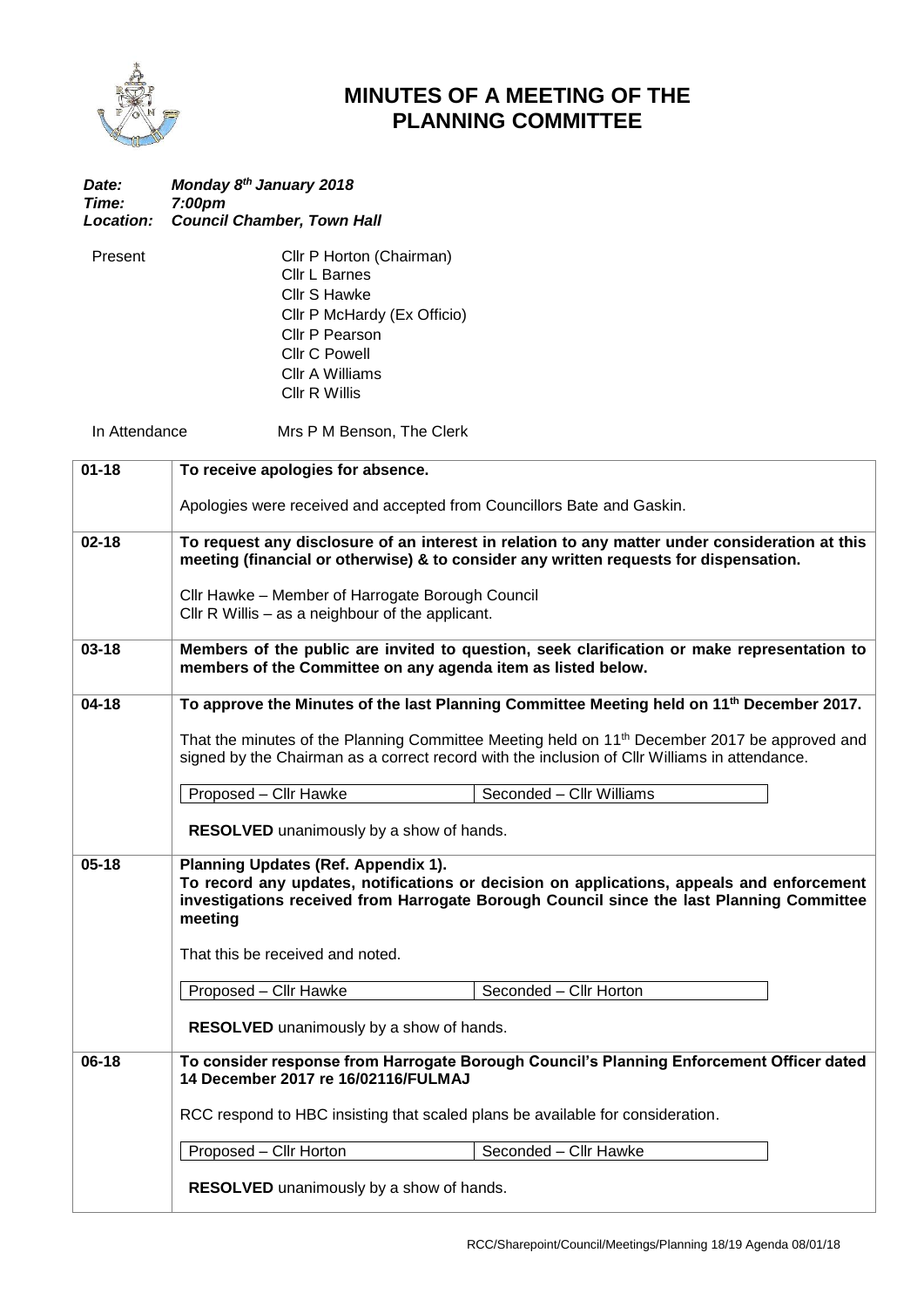| $07-18$ |                                                 | To receive a letter from Harrogate Borough Council dated 14 December 2017 re Appeal Hearing<br>on 11 January 2018 The Civic Centre St Luke's Mount Harrogate. |
|---------|-------------------------------------------------|---------------------------------------------------------------------------------------------------------------------------------------------------------------|
|         |                                                 | APP/E2734/W/17/3181743 POLICE STATION NORTH STREET RIPON HG4 1HJ                                                                                              |
|         | That this be received and noted.                |                                                                                                                                                               |
|         | Proposed - Cllr Hawke                           | Seconded - Cllr Horton                                                                                                                                        |
|         | <b>RESOLVED</b> unanimously by a show of hands. |                                                                                                                                                               |

## **08 -18 Consultations on Planning Applications**

Planning applications as listed below to be considered and responses agreed to the consultations being carried out by the Planning Authority:

*Details of all planning applications listed below can be viewed online prior to the meeting at:* <http://www.harrogate.gov.uk/plan/Pages/New%20Plan/Find-an-application.aspx>

| 17/04366/FUL        | <b>5 WESTMOUNT CLOSE RIPON HG4 2HU</b><br>Erection of single and first floor extensions and porch, and demolition of existing conservatory<br>(amended details received 27.11.17)<br>RCC have no objections.          |                                                                                                                                                                                             |  |
|---------------------|-----------------------------------------------------------------------------------------------------------------------------------------------------------------------------------------------------------------------|---------------------------------------------------------------------------------------------------------------------------------------------------------------------------------------------|--|
|                     | Proposed - Cllr Williams<br><b>RESOLVED</b> unanimously by a show of hands.                                                                                                                                           | Seconded - Cllr Hawke                                                                                                                                                                       |  |
| 17/05090/FUL        | <b>LAND COMPRISING FIELD AT 431401 469281 KNARESBOROUGH ROAD LITTLETHORPE</b><br>Outline application for 150 dwellings with access considered, with associated infrastructure<br>works and open space.                |                                                                                                                                                                                             |  |
|                     | not within the city boundary.                                                                                                                                                                                         | Ripon City Council comment that this land is outside the boundary of the City Plan, is not<br>designated as housing land on Harrogate Borough Council's District Local Plan (draft), and is |  |
|                     | RCC do not wish to see development outside the by-pass and especially not on Greenfield<br>sites. There is sufficient land allocation within the City Plan and within the boundary of the city.                       |                                                                                                                                                                                             |  |
|                     | Proposed - Cllr Williams<br>RESOLVED unanimously by a show of hands.                                                                                                                                                  | Seconded - Cllr Horton                                                                                                                                                                      |  |
| 17/05203/ADV        | <b>BRIDGE HOUSE 29 BONDGATE GREEN RIPON</b>                                                                                                                                                                           |                                                                                                                                                                                             |  |
| (Conservation area) | to the front elevation.                                                                                                                                                                                               | Display of 1 non-illuminated fascia sign to the side elevation and 1 non-illuminated hanging sign                                                                                           |  |
|                     | Cllrs Hawke, McHardy, Powell and Willaims declared a personal interest in this item as they<br>attend this dentist.                                                                                                   |                                                                                                                                                                                             |  |
|                     | RCC object to sign 1 in St Agnesgate on the gable end, as it is not in keeping with the<br>conservation area status, and it is opposite the boundary of the Cathedral Deer Park.<br>RCC have no objections to Sign 2. |                                                                                                                                                                                             |  |
|                     | Proposed - Cllr Williams                                                                                                                                                                                              | Seconded - Cllr Barnes                                                                                                                                                                      |  |
|                     | RESOLVED unanimously by a show of hands.                                                                                                                                                                              |                                                                                                                                                                                             |  |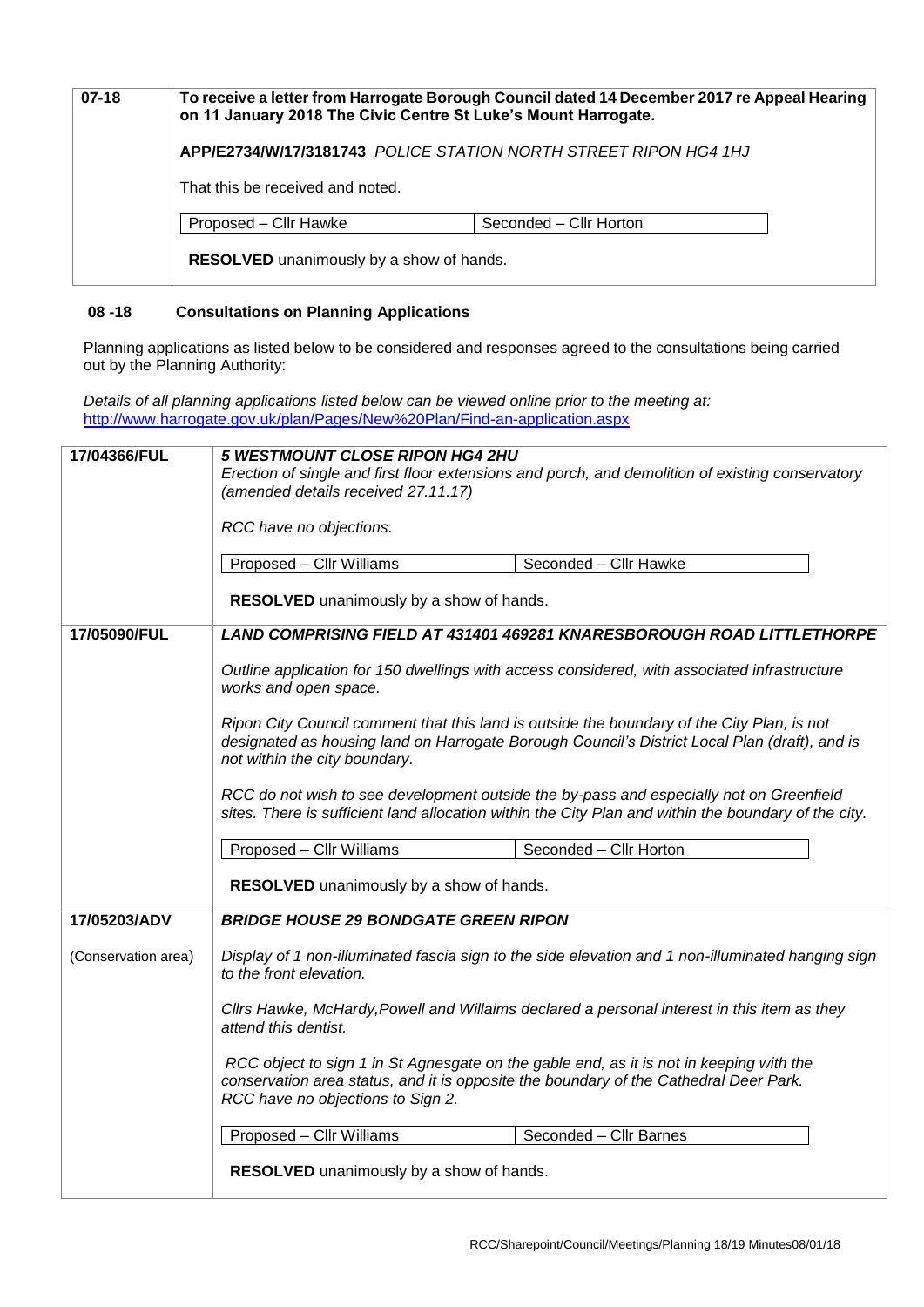| 17/05204/DVCMAJ | <b>RIPON SELECT FOODS LTS DALLAMOIRES WAY NORTH RIPON</b>                                                                                                                                                                                              |  |  |
|-----------------|--------------------------------------------------------------------------------------------------------------------------------------------------------------------------------------------------------------------------------------------------------|--|--|
|                 | Erection of staff amenity and office building, removal of out buildings, tank and weighbridge and<br>formation of access steps and car parking.                                                                                                        |  |  |
|                 | RCC support this application as it protects and enhances employment within the city.                                                                                                                                                                   |  |  |
|                 | Proposed - Cllr Williams<br>Seconded - Cllr Willis                                                                                                                                                                                                     |  |  |
|                 | <b>RESOLVED</b> unanimously by a show of hands.                                                                                                                                                                                                        |  |  |
| 17/05214/FULMAJ | <b>HIGHFIELD HOUSE HEMSWORTH WALK RIPON</b>                                                                                                                                                                                                            |  |  |
|                 | Conversion of office to form 11 apartments, alterations to roof pitch & extension of flat roof,<br>alterations to fenestration and bin store.                                                                                                          |  |  |
|                 | RCC have no objections.                                                                                                                                                                                                                                |  |  |
|                 | Proposed - Cllr Hawke<br>Seconded - Cllr Pearson                                                                                                                                                                                                       |  |  |
|                 | RESOLVED unanimously by a show of hands.                                                                                                                                                                                                               |  |  |
| 17/05029/FUL    | <b>PARKFIELD STUDLEY ROAD TO MILL RACE RIPON</b>                                                                                                                                                                                                       |  |  |
|                 | Conversion of existing temporary storage building to form office and tea room for the existing<br>industrial units.                                                                                                                                    |  |  |
|                 | RCC support this application as it protects and enhances employment within the city.                                                                                                                                                                   |  |  |
|                 | Proposed - Cllr Williams<br>Seconded - Cllr Hawke                                                                                                                                                                                                      |  |  |
|                 | RESOLVED unanimously by a show of hands.                                                                                                                                                                                                               |  |  |
| 17/05261/OUT    | <b>24 WEST GATE RIPON</b>                                                                                                                                                                                                                              |  |  |
|                 | Outline planning application for the conversion of existing bakery to form 3 dwellings with<br>access, landscaping, layout and scale considered.                                                                                                       |  |  |
|                 | RCC support this application.                                                                                                                                                                                                                          |  |  |
|                 | Proposed - Cllr Williams<br>Seconded - Cllr Barnes                                                                                                                                                                                                     |  |  |
|                 | <b>RESOLVED</b> unanimously by a show of hands.                                                                                                                                                                                                        |  |  |
| 17/05273/OUTMAJ | FORMER SITE OF CALVERTS CARPETS UNIT 2, 2 HUTTON BANK RIPON                                                                                                                                                                                            |  |  |
|                 | Outline application with all matters reserved for the construction of a new petrol filling station<br>comprising demolition if existing buildings including new forecourt building with ancillary<br>convenience store and ATM, 6 petrol pump islands. |  |  |
|                 | The chairman allowed a member of the public to speak on this item.<br>The member of the public informed RCC that the ownership of the land was disputed, and that<br>there is no trade waste license in place.                                         |  |  |
|                 | RCC have no objections.                                                                                                                                                                                                                                |  |  |
|                 | Proposed - Cllr Williams<br>Seconded - Cllr Horton                                                                                                                                                                                                     |  |  |
|                 | <b>RESOLVED</b> by a show of hands with one abstention.                                                                                                                                                                                                |  |  |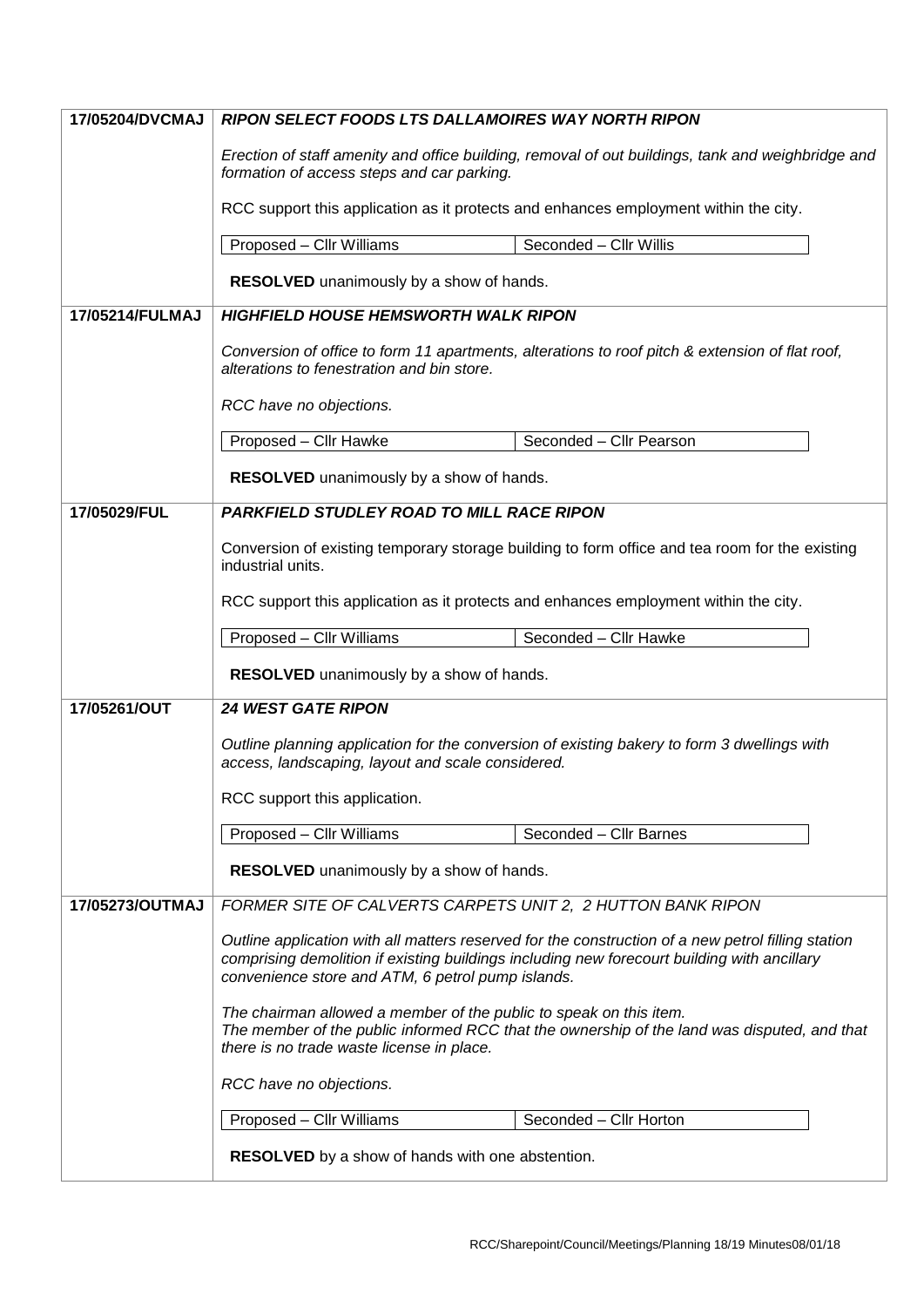|              | <b>19 WHITCLIFFE GROVE RIPON</b>                                                                                                                                                                                                                                                                                                                                                  |  |  |  |
|--------------|-----------------------------------------------------------------------------------------------------------------------------------------------------------------------------------------------------------------------------------------------------------------------------------------------------------------------------------------------------------------------------------|--|--|--|
| 17/05274/FUL | Demolition of sunroom and erection of single storey extension and loft conversion.                                                                                                                                                                                                                                                                                                |  |  |  |
|              | RCC have no objections.                                                                                                                                                                                                                                                                                                                                                           |  |  |  |
|              | Proposed - Cllr Williams<br>Seconded - Cllr Hawke                                                                                                                                                                                                                                                                                                                                 |  |  |  |
|              |                                                                                                                                                                                                                                                                                                                                                                                   |  |  |  |
|              | RESOLVED unanimously by a show of hands.                                                                                                                                                                                                                                                                                                                                          |  |  |  |
| 17/05293/FUL | <b>RIPON AND DISTRICT HOSPITAL FIRBY LANE RIPON</b>                                                                                                                                                                                                                                                                                                                               |  |  |  |
|              | Installation and replacement timber windows and doors to the main building and adjacent<br>building, and installation of replacement UPVC windows and doors o the Leon Smallwood Unit.                                                                                                                                                                                            |  |  |  |
|              | RCC strongly support this application.                                                                                                                                                                                                                                                                                                                                            |  |  |  |
|              | Proposed - Cllr Williams<br>Seconded - Cllr Hawke                                                                                                                                                                                                                                                                                                                                 |  |  |  |
|              | <b>RESOLVED</b> unanimously by a show of hands.                                                                                                                                                                                                                                                                                                                                   |  |  |  |
| 17/05294/LB  | <b>RIPON AND DISTRICT HOSPITAL FIRBY LANE RIPON</b>                                                                                                                                                                                                                                                                                                                               |  |  |  |
|              | Listed building consent for the Installation of replacement single glazed painted timber windows<br>and doors to match the existing of the main building and adjacent building. Installation of<br>replacement double-glazed UPVC windows and doors, including solid insulating panels to<br>match existing of the Leon Smallwood Unit.<br>RCC strongly support this application. |  |  |  |
|              | Seconded - Cllr Hawke<br>Proposed - Cllr Williams                                                                                                                                                                                                                                                                                                                                 |  |  |  |
|              | RESOLVED unanimously by a show of hands.                                                                                                                                                                                                                                                                                                                                          |  |  |  |
| 17/05301/FUL | <b>7 WESTGATE RIPON</b>                                                                                                                                                                                                                                                                                                                                                           |  |  |  |
|              | Conversation of the first and second floors, and erection of second floor extension to form two flats.                                                                                                                                                                                                                                                                            |  |  |  |
|              | RCC support this application as it produces additional homes in the city.                                                                                                                                                                                                                                                                                                         |  |  |  |
|              | Proposed - Cllr Horton<br>Seconded - Cllr Williams                                                                                                                                                                                                                                                                                                                                |  |  |  |
|              | RESOLVED unanimously by a show of hands.                                                                                                                                                                                                                                                                                                                                          |  |  |  |
| 17/05338/FUL | <b>24 DOUBLEGATES GREEN RIPON</b>                                                                                                                                                                                                                                                                                                                                                 |  |  |  |
|              | Erection of first floor and two storey extensions.                                                                                                                                                                                                                                                                                                                                |  |  |  |
|              | RCC have no objections.                                                                                                                                                                                                                                                                                                                                                           |  |  |  |
|              | Proposed - Cllr Hawke<br>Seconded - Cllr Willis                                                                                                                                                                                                                                                                                                                                   |  |  |  |
|              | RESOLVED unanimously by a show of hands.                                                                                                                                                                                                                                                                                                                                          |  |  |  |